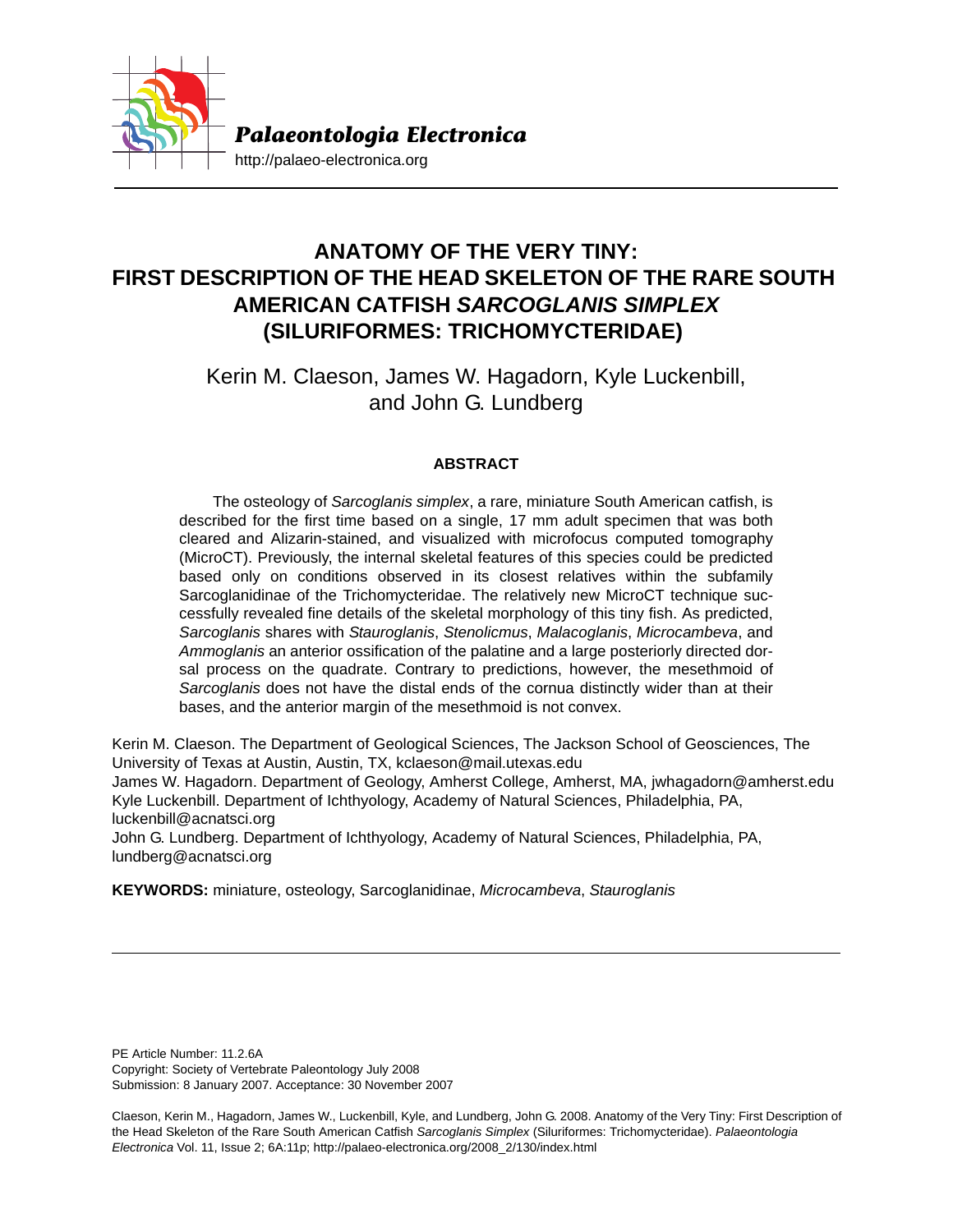



**Figure 1.** Sarcoglanis simplex, ANSP 179212. 1.1 Live Sarcoglanis in right lateral view; 1.2 3D model of skull in dorsal view; 1.3 Cleared and stained skull in dorsal view. Air bubble is within neurocranium. Scale bars = 5mm.

### **INTRODUCTION**

Small size and sparse number of specimens raise difficulties for detailed examination of the skeletal anatomy of several groups of fossil and extant fishes. Traditional methods such as maceration or skeletal mounting are not ideal because both increase the risk of losing skeletal elements, and positional relationships are lost or compromised. Comparative morphologic and phylogenetic research on these groups is thus hindered. To address these problems, we used microfocus Xray computed tomography (MicroCT) to resolve the osteological details needed to conduct comparative anatomical and systematic studies of very small fishes.

Here we report the results of our first case study, an analysis of the rare and diminutive trichomycterid catfish *Sarcoglanis simplex* (Figure 1). *Sarcoglanis simplex* belongs to the trichomycterid subfamily Sarcoglanidinae. This is a small clade of six genera and eight species, all of which are miniature, sand-dwelling catfishes found in rapidly flowing upland streams and rivers. All species of sarcoglanidines have been discovered during the

last 40 years (Myers and Weitzman 1966; de Pinna 1989; de Pinna and Starnes 1990; Costa and Bockmann 1994; de Pinna and Winemiller 2000; Schaefer 2003; Costa et al. 2004). The distinctive characteristics marking this clade and its relationships among trichomycterids were treated by de Pinna (1989), de Pinna and Starnes (1990), Costa (1994), and Costa and Bockmann (1994). The osteology of the nominal genus *Sarcoglanis,* however, was not previously described. The detailed anatomical data presented here are thus critical to testing the phylogeny of the Sarcoglanidinae.

Until recently, *Sarcoglanis* was known only from the holotype specimen collected in the San Gabriel Rapids of the Rio Negro, Brazil (Myers and Weitzman 1966). Expeditions led by researches at the Academy of Natural Sciences in Philadelphia (ANSP) to the

Essequibo River, Guyana in 2002-2003 and Rio Ventuari, Venezuela in 2004, yielded several additional specimens of *Sarcoglanis*. Representatives of these were made available by M. Sabaj and were identified as *S. simplex* by J. N. Baskin (personal commun., 2004). These newly collected specimens offer us, for the first time, the opportunity to describe the bony skeleton of *Sarcoglanis* and to identify diagnostic characters useful for resolving its phylogenetic affinity.

#### **MATERIALS AND METHODS**

One specimen of *Sarcoglanis simplex* (ANSP 179212) was cleared and double-stained with Alizarin Red S and Alcian Blue (Figure 1.3) prior to MicroCT-scanning. This specimen was then wedged in 2% agarose gel and scanned at low voltage (40kV) and high amperage (250A). The agarose gel prevented dehydration, movement, and shrinkage of the specimen during scanning.

An agar wedge was created to stabilize a specimen using the following protocol: A stock solution of 2% agarose gel was heated in the microwave until it was a clear homogeneous liquid.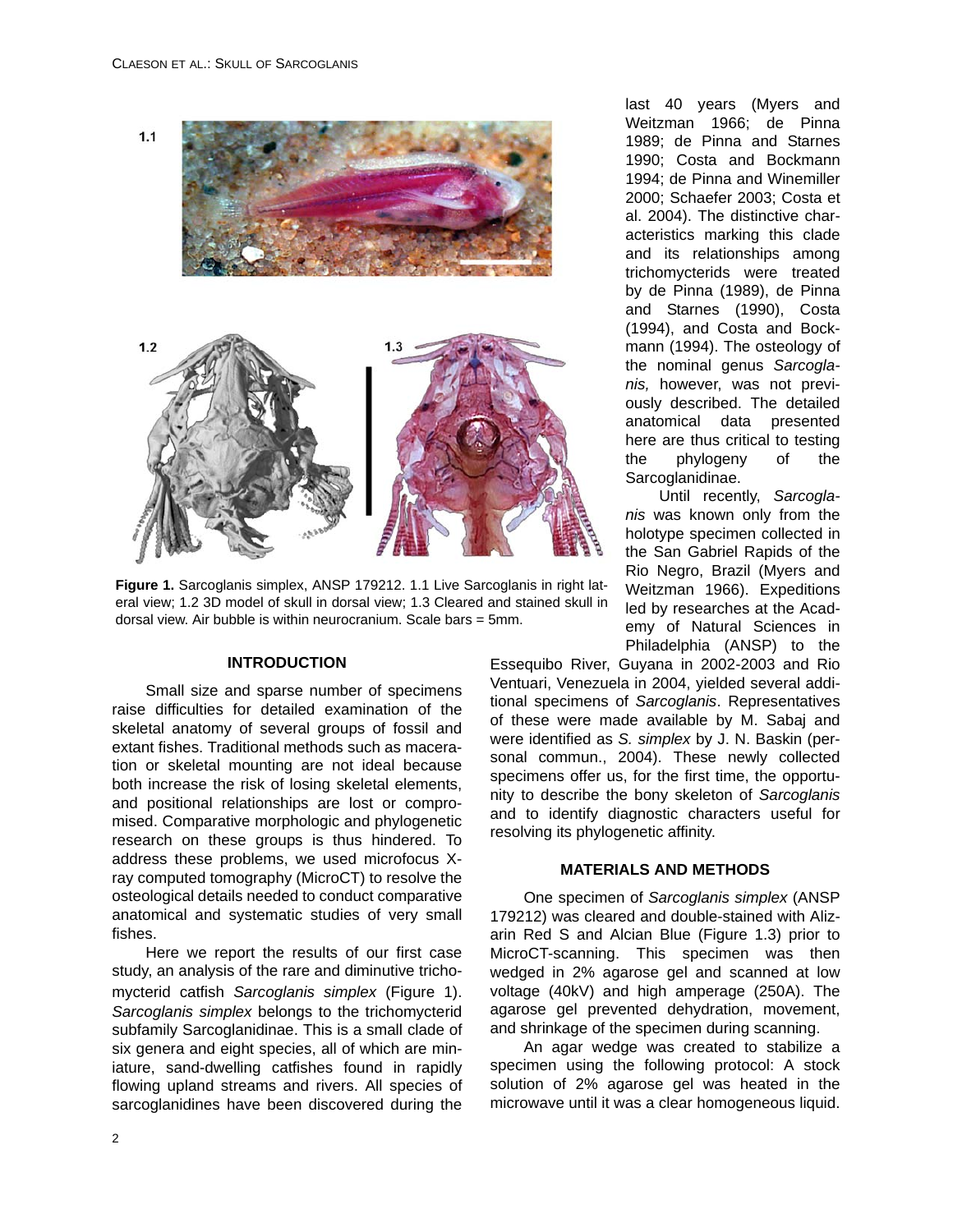Agar was then cooled until it was slightly viscous but still clear. Placing the agar into a freezer accelerated cooling. If the agar solution became cloudy, it could not be poured because it tended to clump together. Once slightly viscous, agar was built up around the walls of a small plastic tube in one of two ways, 1) a small amount of liquid agar was poured in a plastic tube that was propped on one side and cooled completely. This step was repeated one or more times creating small shelves against which a specimen could be rested, not allowing it to touch the walls of the tube, or 2) a tube was filled with agar and allowed to cool completely, then a smaller chamber was cut out with a straw. Once an agar chamber was prepared, the specimen was placed into it and slowly covered by warm agar and cooled completely before scanning.

Special care must be taken when scanning 'wet' specimens. It is critical to remove specimens from agar and place them into 70% EtOH (or other curatorial storage medium) within a few days of scanning. The agar remains slippery and relatively brittle when sealed in most mounting tubes for 3-4 days. The agar can be split apart easily allowing the specimen to slide out. If multiple scans are conducted on a single mount, the ends of the tube housing the specimen need to be capped. Capping is typically not enough to prevent dehydration if several days pass between each scan. Agar dehydration can cause a specimen to shift and eventually will make it difficult to remove. In the event that a specimen remains wedged too long, ethanol helps to dissolve the agar. Soaking time in ethanol will vary, but a minimum of one week is suggested. Water and glycerin will not break down the agar.

All scans were conducted on the Skyscan 1172 Microfocus X-radiographic Scanner at Amherst College. Details of scanning parameters are provided in Table 1. MicroCT creates a series of individual X-ray projection images that together form a 360º profile through a specimen. Greyscale values in these images correspond to X-ray attenuation, which varies as a function of variations in density and average atomic number. Greyscale values were determined on a per-specimen basis. Projection images were converted using filtered back-projection into a volume consisting of a stack of X-ray attenuation cross sections, or slices, using the reconstruction software, Cone-Beam Reconstruction v. 2.23 (SKYSCAN, Kontich, Belgium). Dark regions visible in each cross section represented areas of a specimen (i.e., skeletal elements) that are more ossified, and lighter regions

**Table 1.** Scanning parameters for *Sarcoglanis simplex* scan.

| <b>Parameter</b>                    | Value           |
|-------------------------------------|-----------------|
| Camera Pixel Size                   | 11.70 m         |
| CameraXYRatio                       | 0.9800          |
| Incl.in lifting                     | $1.0620$ (m/mm) |
| Source Voltage                      | 40 kV           |
| Source Current                      | 250 A           |
| Number of Rows                      | 2096            |
| Number of Columns                   | 4000            |
| Number of connected scans           | 3               |
| Number of lines to be reconstructed | 1579            |
| Image Pixel Size                    | 2.48 m          |
| <b>Object to Source</b>             | 45.710 mm       |
| Camera to Source                    | 215.722 mm      |
| <b>Optical Axis</b>                 | 1246 line       |
| Filter                              | No filter       |
| Depth                               | 16 bits         |
| Screen LUT                          | 0               |
| Exposure                            | 1767 ms         |
| <b>Rotation Step</b>                | 0.300 degrees   |
| Frame Averaging                     | $On = 3$        |
| Random Movement                     | $On = 20$       |
| Use 360 Rotation                    | Yes             |
| <b>Geometrical Correction</b>       | On              |
| Median Filtering                    | On              |
| <b>Flat Field Correction</b>        | On              |
| <b>Rotation Direction</b>           | СC              |
| Scanning Trajectory                 | Round           |
| <b>Type Of Motion</b>               | Step and shoot  |

typically correspond to soft tissues such as muscle, ligament, or organs, or to voids within samples. Each slice was inverted in color for analysis with the 3D imaging software VGStudio MAX v.1.2.1 (Volume Graphics, Heidelberg, Germany) at The University of Texas at Austin and the Academy of Natural Sciences, Philadelphia. Using thresholding, a range of greyscale values observed on individual bones were identified and digitally isolated from cross-sectional slices. Three-dimensional volume models of structures within the slice volume were produced and volume rendered. In regions where bones are poorly ossified or thin, there are gaps in volume renderings. Some anatomical observations noted in the text will, therefore, not match one-to-one with the figures. Descriptions of osteological features are based on the single C&S specimen and scan data of this specimen. The terminology proposed by de Pinna (1989) is followed. Animations of 3D models were produced using VGStudio MAX and Quicktime Pro.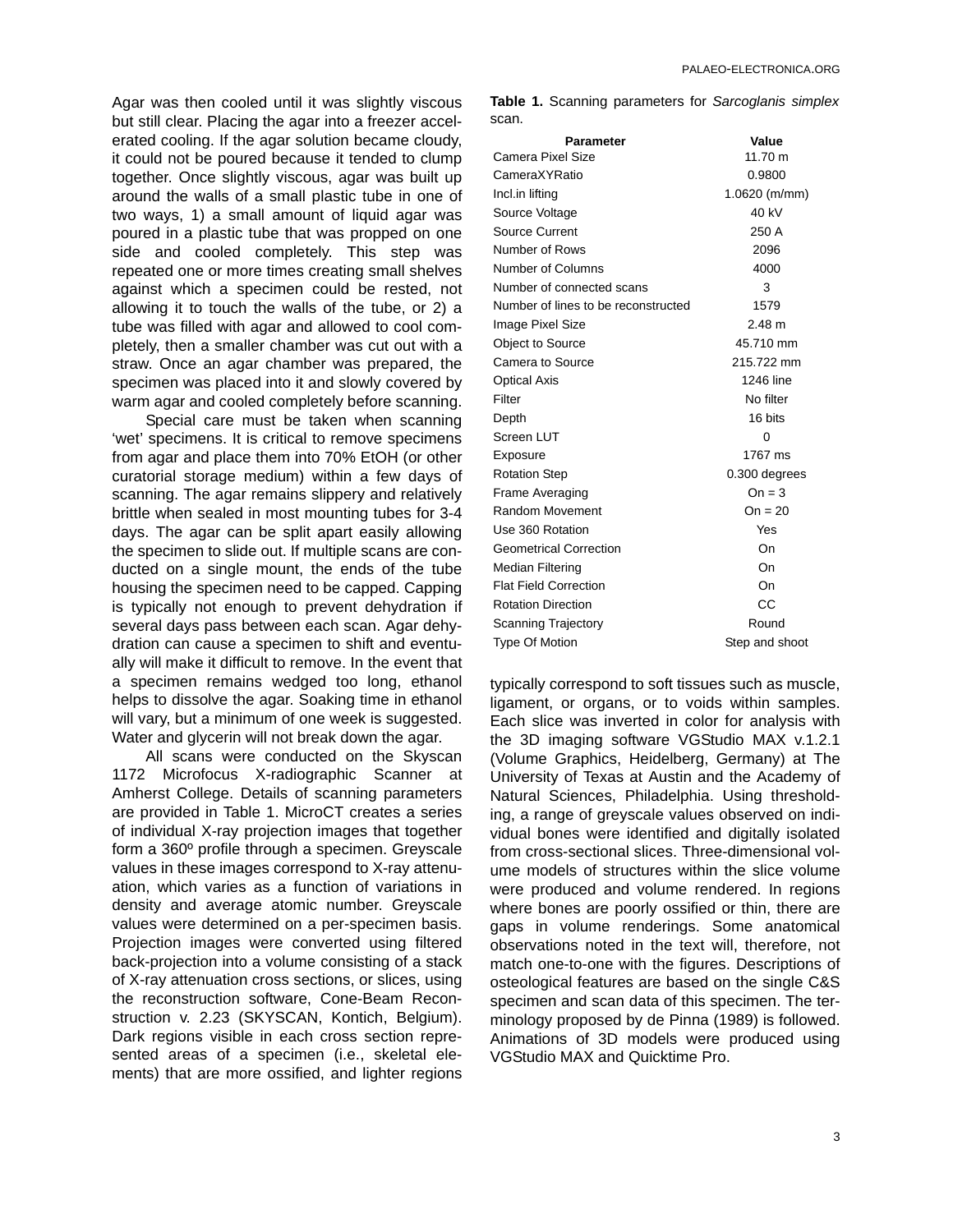

**Figure 2.** Anterior view of 3B model of Sarcoglanis simplex neurocranium, ANSP 179212. The right side of model was segmented away for this figure. Left lateral ethmoid was segmented away to show orbitosphenoid. See Figure 9 for cutaway in this plane. Scale bar  $= 1$ mm.

#### **RESULTS**

The specimen of *Sarcoglanis simplex* analyzed for this pilot study was only 17 mm standard length. The head skeleton is 5.5 mm long and 5 mm wide across the widest part of the skull (from left to right opercle) giving the head skeleton an almost spherical overall shape. The delicate jaw, suspensory, branchial, and pectoral girdle elements are moveably (kinetically) articulated to a pear-shaped neurocranium (Figure 2).

**Neurocranium.** The mesethmoid is a long bone located along the midline of the snout (Figures 2- 6). It is slender anteriorly, and its posterior third widens at its joint with the lateral ethmoids. The cornua of the mesethmoid are curved anteroposteriorly creating a v-shaped notch on the midline (Figure 2). Lateral ethmoids are situated posterolaterally ventrally to the mesethmoid, ventral to the frontal-mesethmoid joint and anterior to the orbitosphenoid (Figure 2). The lateral ethmoids are laterally expanded and cuplike. Lateral ethmoids are opened dorsally but covered by the anterior process of the frontal. The lateral ethmoids are much wider than the frontal process of the mesethmoid (Figures 3 and 4). Posterior to the lateral ethmoids is the orbitosphenoid that contributes to the floor and anterior sidewalls of the neurocranium. The floor of the orbitosphenoid is relatively thin (Figures 3 and 4). There is a sharp notch posteriorly on the orbitosphenoid where the parasphenoid plate attaches. The neck of the parasphenoid extends anteroventrally to the orbitosphenoid and contacts the posteriormost portion of the lateral ethmoids and median vomer (Figure 4). Along the parasphenoid neck, is a well-developed longitudinal crest that starts on the parasphenoid plate and terminates behind the vomer. The head of the kiteshaped vomer is ventral to the ethmoid cartilage and a deep trench in the mesethmoid. The vomer in *Sarcoglanis* is long but relatively narrower than the vomer in *Stauroglanis* (de Pinna 1989: figure 5).

Paired frontals are located anterodorsally (Figures 2 and 3; Figure 7). A wide supraorbital canal is present along the margin of posteriormost third of each frontal, and a canal pore is present at the anterior extremity of the supraorbital canal on the frontal. The supraorbital laterosensory canal continues along the margin of the sphenotic (Figure 3; Figure 8). The left and right supraorbital canals meet medially as in *Microcambeva ribeirae*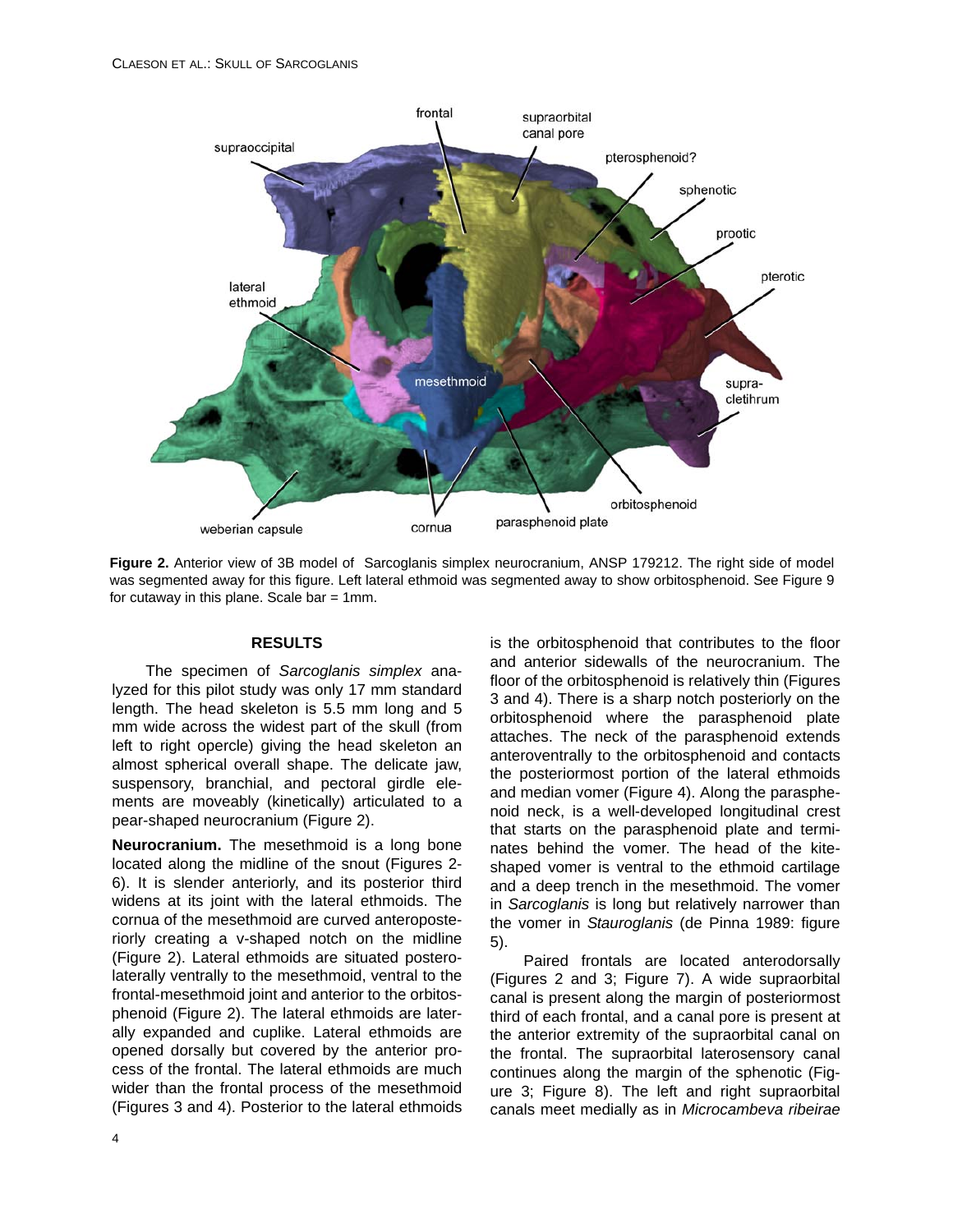

**Figure 3.** Dorsal view of 3D model of Sarcoglanis simplex neurocranium, ANSP 179212. The right side of model and left lateral ethmoid were segmented away for this figure. See Figure 7 for 360 degree rotation. Scale bar  $= 1$ mm.

(Costa et al. 2004, figure 3). The anterior mesethmoid process of the frontal is narrow and extends approximately half the length of the mesethmoid. The posteriormost third of the frontals widens abruptly behind the orbit and suture to one another. There is no anterior cranial fontanelle between the frontals, though a remnant fontanelle may be present in the form of a small circle between the frontal suture (Figure 1.2). The posterior margin of the frontals contacts the anterior margin of the supraoccipital that also lacks a midline fontanelle. Posterolaterally, the frontal contacts the sphenotic part of the compound sphenotic-prootic bone.

The supraoccipital is broad across its joint with the frontals and the sphenotics (Figures 2 and 3). A short shelf lies ventral to the posterior end of the frontal. Two anterolaterally diverging crests on the supraoccipital are continuous with the coronal crest of the sphenotic. Absent from the neurocranium of *S. simplex* are any anterolateral openings

(de Pinna 1989). Areas of weak ossification, however, are present above the supraoccipital crests (Figure 3). Ventrally, there are elongate, slit-like gaps formed by the supracleithrum and Weberian complex (Figure 4).

The supraorbital canal continues from the frontal through the sphenotic part of the sphenotic + prootic complex and connects to the postotic canal in the pterotic (Figure 9). De Pinna (1989) recognized three bones in this complex: the sphenotic, prootic, and pterosphenoid. The postotic canal continues through to the supracleithrum. The sphenotic bone is small dorsally. Ventrolaterally, the sphenotic contacts the prootic. The prootic extends ventrally contacting the entire dorsolateral margin of the parasphenoid plate and the anteriormost margin of the basioccipital-Weberian complex (Figures 4 and 5). The prootic is weakly ossified ventrally. Posterior to the prootic + sphenotic complex is the pterotic, which contributes to the lateral walls of the neurocranium. The pterotic contacts the sphenotic anterodorsally, the prootic anteriorly, the supraoccipital dorsally, the epiotic posterodorsally, and the supracleithrum posteriorly. Anterior to the supracleithrum is a short, thick process that extends anterodorsally off the lateral wall of the pterotic. We were unable to differentiate a separate pterosphenoid. There is, however, a small bridge of bone extending anterodorsally from the prootic to the orbitosphenoid contributing to a foramen for the passage of the optic, trigeminal, and facial nerves (Figures 5.1 and 5.2: rendered light pink). This bridge of bone may be the remnant of the pterosphenoid. Posterior to the pterotic compound is the supracleithrum. The supracleithrum is long and poorly ossified laterally. There is a small canal pore at the posterior limit of the supracleithrum adjacent to the lateral projection off the Weberian capsule (Figure 5).

**Jaws.** The premaxilla is located lateral to the mesethmoid cornua. It is an exceptionally long, slender, and toothless bone approximately threequarters the length of the maxilla. The mesethmoid process of each premaxilla is short and hooked around its cornu, articulating both in front of and behind the cornua (Figure 6). Anteroventral to the mesethmoid process of the premaxilla is a small shelf that projects out under the cornua of the mesethmoid. There are two small projections of equal size on the proximal half of the premaxilla that are separated by a c-shaped gap (Not shown in Figure 6, see Figure 9). This gap articulates with the premaxillary process of the maxilla. Distal to the maxillary articulation, the premaxilla tapers to a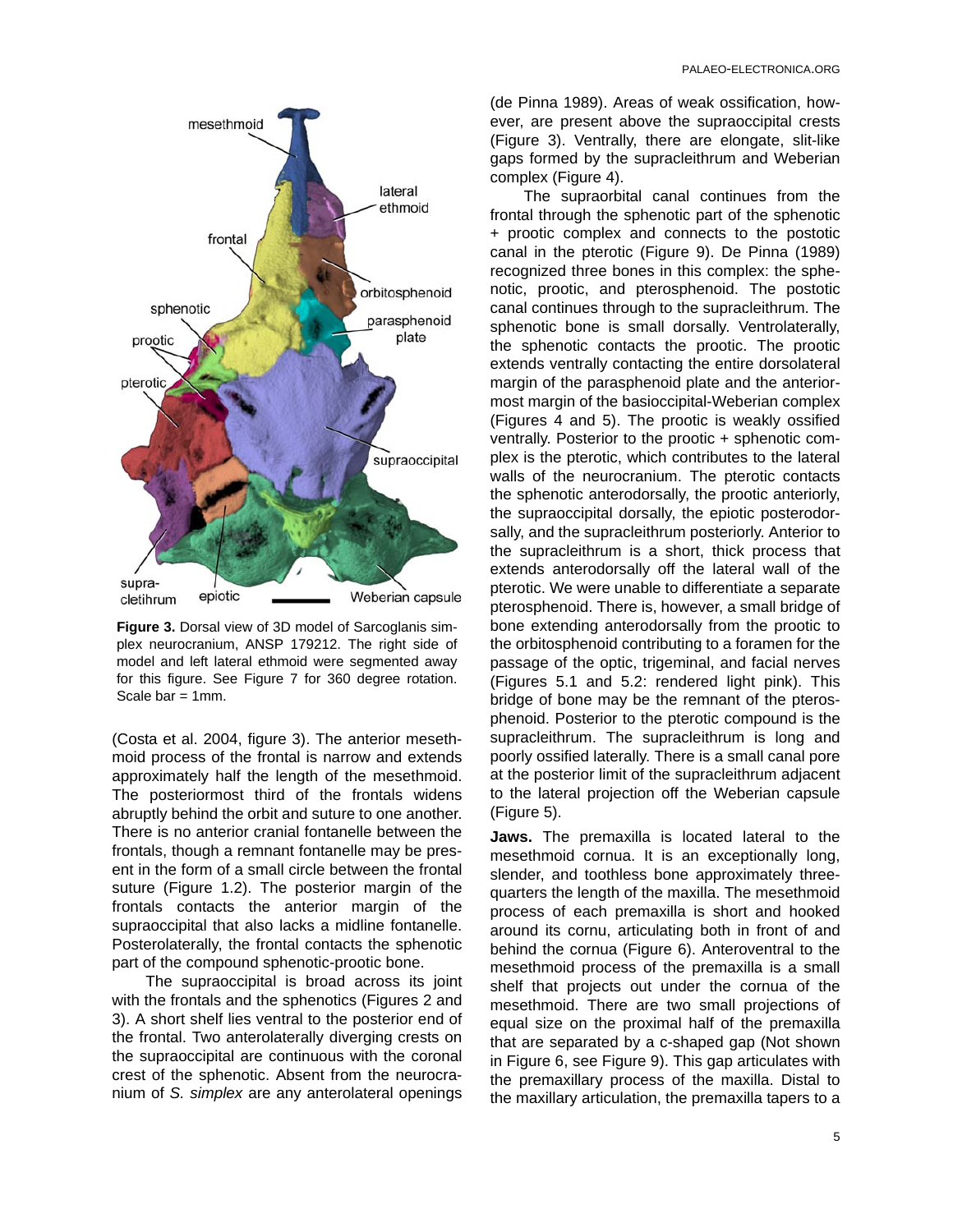

**Figure 4.** Ventral view of Sarcoglanis simplex neurocranium, ANSP 179212. 4.1 3D model. The right side of the model has been segmented away. The left lateral ethmoid has been segmented away to show the frontal; 4.2 Complete ventral view of C&S specimen. See Figure 7 for 360 degree rotation. Scale bars = 1mm.

point. The distalmost end of the premaxilla is pointed and flattened anteroposteriorly.

The maxilla is greatly enlarged. Proximally, the maxilla is laterally compressed. A short square process articulates with the mesethmoid posterior to the mesethmoid process of the premaxilla. The main articulation of the maxilla is with the large anterior palatine cartilage that fills the space between most the space between these bones (not shown). The premaxillary process of the maxilla is triangular and contributes to the deepest portion of the maxilla. Distal to this process the maxilla tapers gradually and twists slightly.

The palatine is located posterior to the maxilla and lateral to the mesethmoid (Figure 6). The palatine articulates with a slight anterolateral concavity of the lateral ethmoid (Figures 5.1 and 6). The body of the palatine is rectangular with a long process projecting from the dorsolateral corner. There is a small anterior ossification of the palatine present. The lateral margin of the palatine is concave and continues from the short maxillary process of the palatine to the long, pointed posterior process. The maxillary process articulates in a facet on the internal side of the maxilla. The posterior process is shorter than that in *Microcambeva* and thinner than that in *Stauroglanis*.

**Suspensorium and operculars.** There is a minute cylindrical metapterygoid located anterodorsal to the quadrate (Figure 10). The quadrate is relatively stout and is approximately the same length as the preopercles. There is a robust, round process that projects anteroventrally and articulates with the lower jaw, not treated in this analysis. Dorsal to this articular process is the hyomandibular process. The hyomandibular process is posteriorly recurved. It has two smaller processes that project from it. The anterior one articulates with the metapterygoid cartilage, and the posterior one comes close to but does not articulate with the hyomandibula. The hyomandibula is the largest bone in the suspensorium. It is roughly rectangular and flat. There is a short, wide process associated with the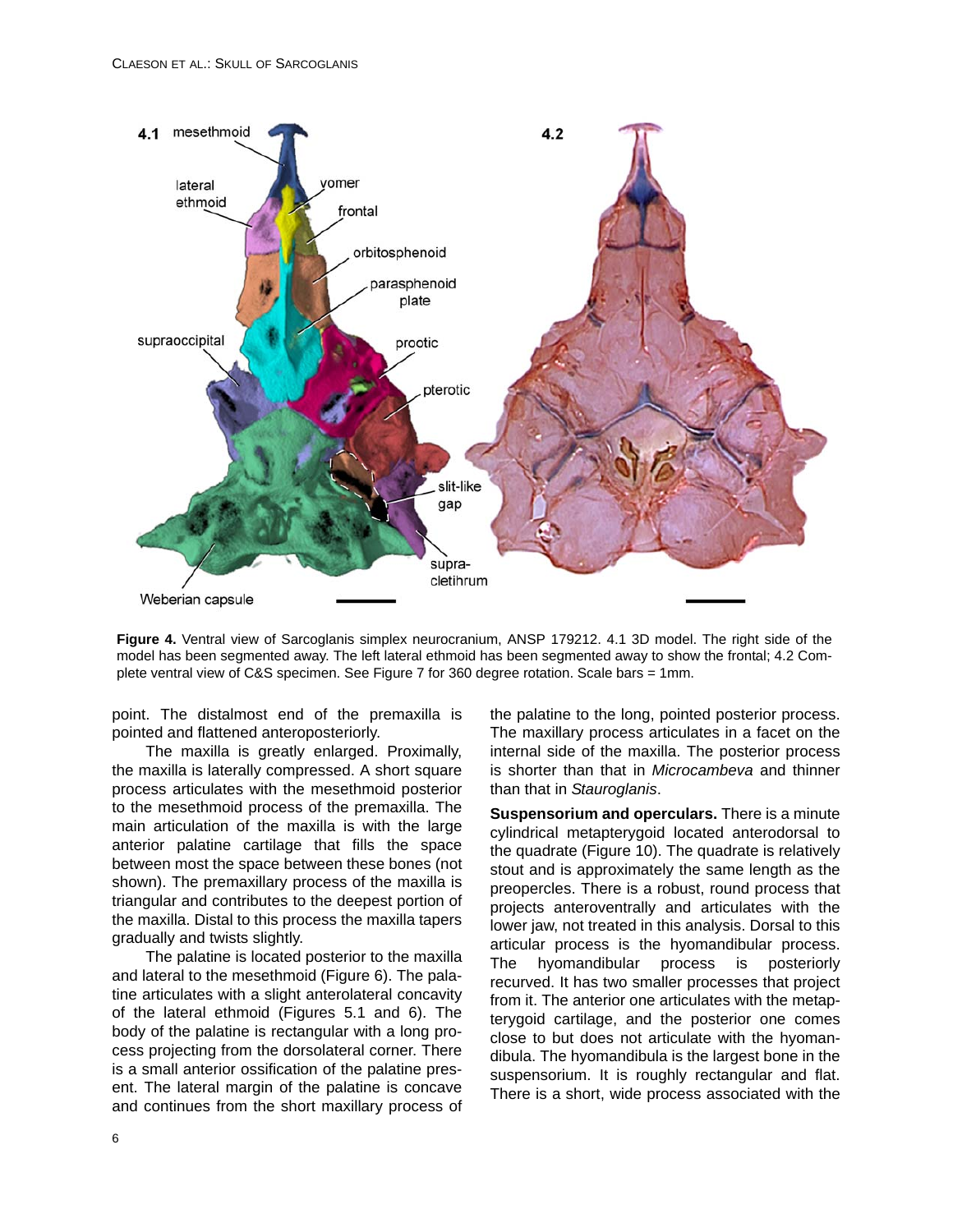

**Figure 5.** Three dimensional model of Sarcoglanis simplex neurocranium, ANSP 179212. 5.1 Right medial view. The right side of model and left lateral ethmoid have been segmented away; 5.2 Left lateral view. See Figure 7 for 360 rotation. Scale bars = 1mm.

hyomandibular process of the quadrate. Across the body of the hyomandibula is a well-defined ridge (Figure 10.1-2). This ridge lacks a strong pointed process like that in *Stauroglanis* (de Pinna 1989).

The preopercle is a long, boomerang-shaped bone. It partially overlies the synchondral articulation between the quadrate and the hyomandibula in lateral view (Figure 10.1-2). The preopercle is strongly associated with these bones. Ventrally, it contacts the interopercle. The main body of the interopercle is square, but a posteriorly directed process is present on the posteroventral corner. There are no odontodes present on the interopercle. The opercle is approximately the same length as the hyomandibula. Posteriorly, there is a long

process with a robust distal end from which three opercular odontodes project. Anteriorly, there is a pointed process that associates with a notch in the interopercle. A third, flat, well-developed process is present midway along the opercle that is aligned with the hyomandibular ridge and is likely the attachment site of the dilatator operculi muscles that in these trichomycterids is involved in elevating the patch of odontodes (Figure 10.1). This process is not present in *Microcambeva* and *Stauroglanis*; however, both these fishes have a shorter process that is continuous with the hyomandibular edge of the opercle (de Pinna 1989; Costa et al. 2004).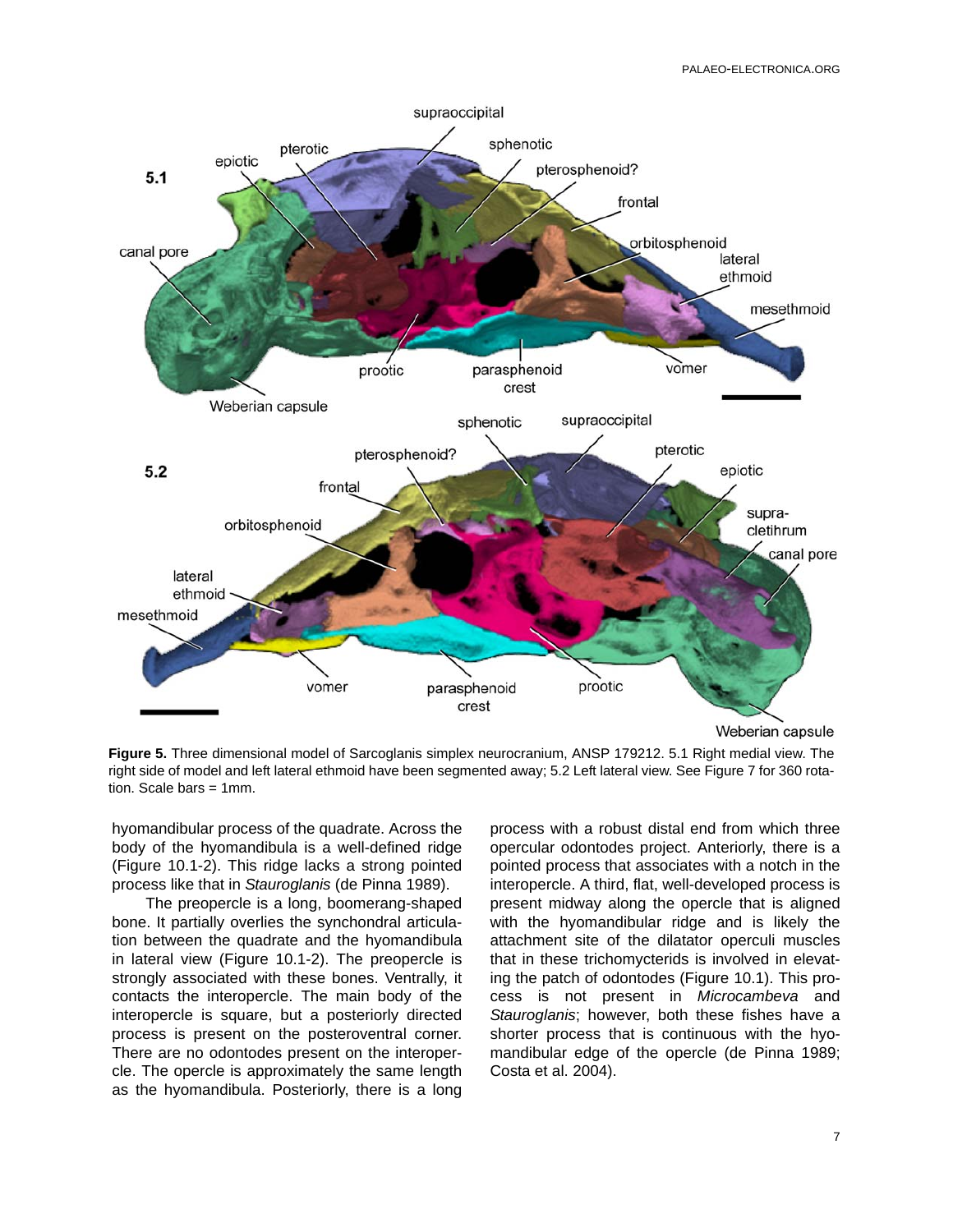

**Figure 6.** Dorsal view of 3D model of the right side of the snout region in Sarcoglanis simplex, ANSP 179212.



**Figure 7.** 360 degree rotation of segmented 3D model of Sarcoglanis simplex neurocranium, ANSP 179212. The right side of model and left lateral ethmoid have been segmented away. Anterior is up.

# **DISCUSSION**

Hypothesized sarcoglanidine relationships were proposed by de Pinna (1989, figure 18, p. 26), de Pinna and Starnes (1990) and Costa and Bockmann (1994, figure 7, p. 727), but the most recent and extensive phylogeny is that of Costa (1994, figure 7, p. 213). Sarcoglanidinae and Glanapteryginae are hypothesized to be sister taxa because they share a posteriorly directed dorsal process on the quadrate, a large anteriorly directed dorsal process on the hyomandibula, a reduced vomer, and are all miniature (de Pinna 1989; Costa and Bockmann 1994). *Sarcoglanis* shares with other members of the Sarcoglanidinae and Glanapteryginae these four synapomorphies.

The Sarcoglanidinae are separated from the Glanapteryginae by three apomorphies (Costa and Bockmann 1994). Our analysis of *Sarcoglanis* indicates that this taxon shares with the other members of Sarcoglanidinae a pointed slender lateral process of the premaxilla, an enlarged maxilla, and rounded ventral expansion on the premaxilla. *Sarcoglanis* is thought to be the sister taxon to *Malacoglanis* (Sarcoglanidinae) based on seven synapomorphies (Costa 1994). Our integrated CT- and C&S-based analysis supports this phylogenetic relationship, confirming the osteological characters proposed by Costa (1994) including the presence of elongate pectoral fins and a lack of premaxillary teeth.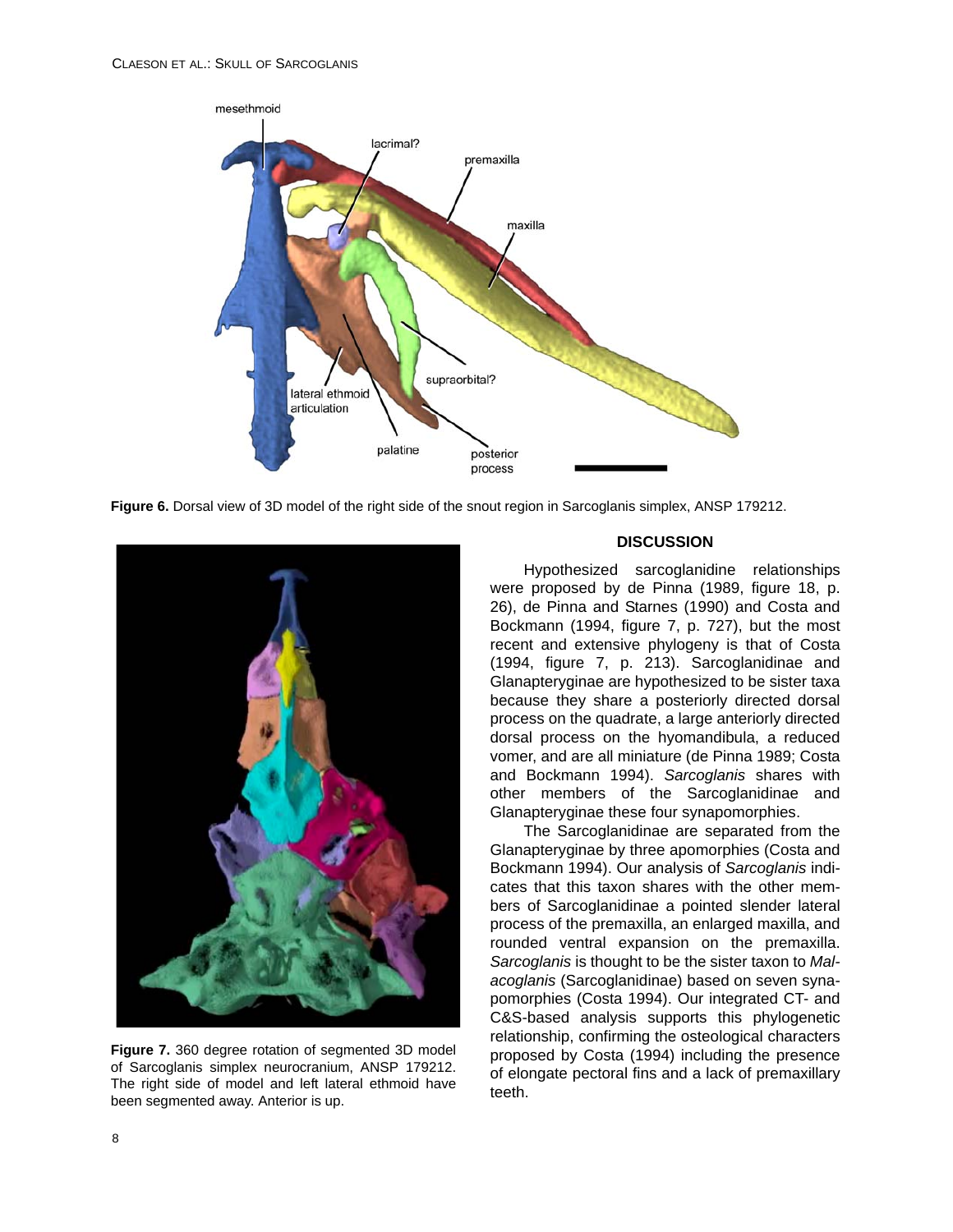

**Figure 8.** Anterior view cutaway of unsegmented 3D model of of Sarcoglanis simplex neurocranium, ANSP 179212.



**Figure 9.** Anterior view cutaway of segmented 3D model of of Sarcoglanis simplex neurocranium, ANSP 179212. The right side of model and left lateral ethmoid have been segmented away.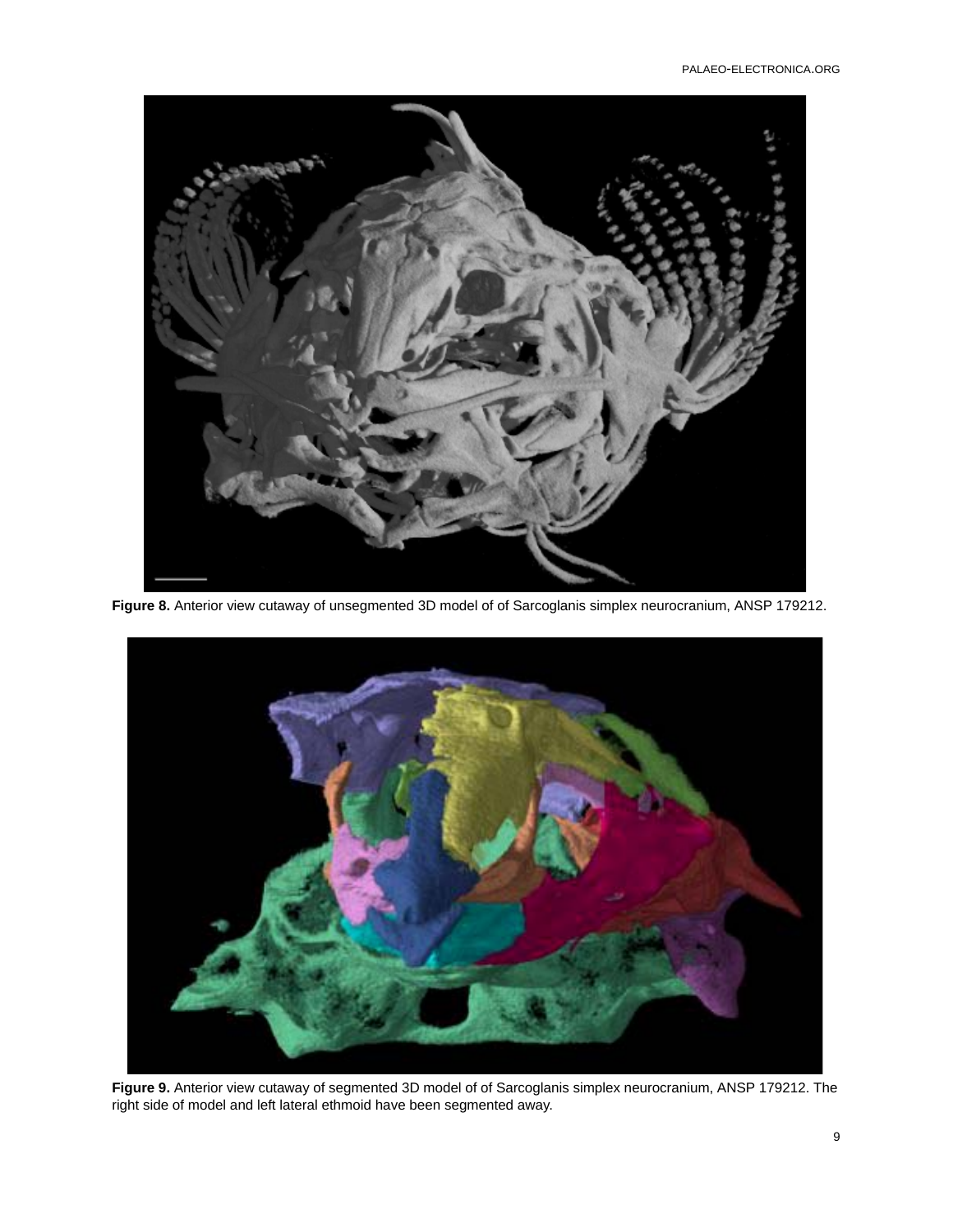

**Figure 10.** Suspensorium of Sarcoglanis simplex, ANSP 179212. 10.1 3D model in right lateral view; 10.2 C&S image in right lateral view; 10.3 3D model in right medial view; 10.4 C&S image in right medial view. Scale bar = 1mm.

# **CONCLUSIONS**

*Sarcoglanis* is an odd, but remarkable, derived sarcoglanidine catfish that requires further investigation before we can understand its suite of unusual characters. Using MicroCT and new mounting techniques described herein, we can now begin to more rigorously characterize the skeletal anatomy of extremely small and rare vertebrates, including wet museum specimens. For diverse groups like catfish, a new opportunity arises to begin to efficiently assess their ontogenetic, ecological, and evolutionary history.

# **ACKNOWLEDGEMENTS**

We thank the coordinators of the Digital Symposium at the 66th Annual Society of Vertebrate Paleontology Meetings for allowing us to present preliminary results from this study. We also thank C.J. Bell for his comments on the manuscript. D. Kelly and M. Manning constructed post scan data sets. Funding was provided by NSF EAR 0236775,

NSF DEB 0315963, SICB Student Support, and the All Catfish Species Inventory.

#### **REFERENCES**

- Costa, W.J.E.M. 1994. A new genus and species of Sarcoglanidinae (Siluriformes: Trichomycteridae) from the Araguaia basin, central Brazil, with notes on subfamilial phylogeny. *Ichthyological Exploration of Freshwaters,* 5:207-216.
- Costa, W.J.E.M., and Bockmann, F.A. 1994. A new genus and species of Sarcoglanidinae (Siluriformes: Trichomycteridae) from southeastern Brazil, with a re-examination of subfamilial phylogeny. *Journal of Natural History,* 28:715-730.
- Costa, W.J.E.M., Lima, S.M.Q., and Bizerril, C.R.S.F. 2004. *Microcambeva ribeirae* sp. n. (Teleostei Siluriformes: Trichomycteridae): a new sarcoglanidine catfish from the Rio Ribeira do Iguape basin, southeastern Brazil. *Zootaxa,* 563:1-10.
- de Pinna, M.C.C. 1989. A new sarcoglanidine catfish, phylogeny of its subfamily, and an appraisal of the phyletic status of the Trichomycterinae (Teleostei, Trichomycteridae). *American Museum Novitates,* 2950:1-39.